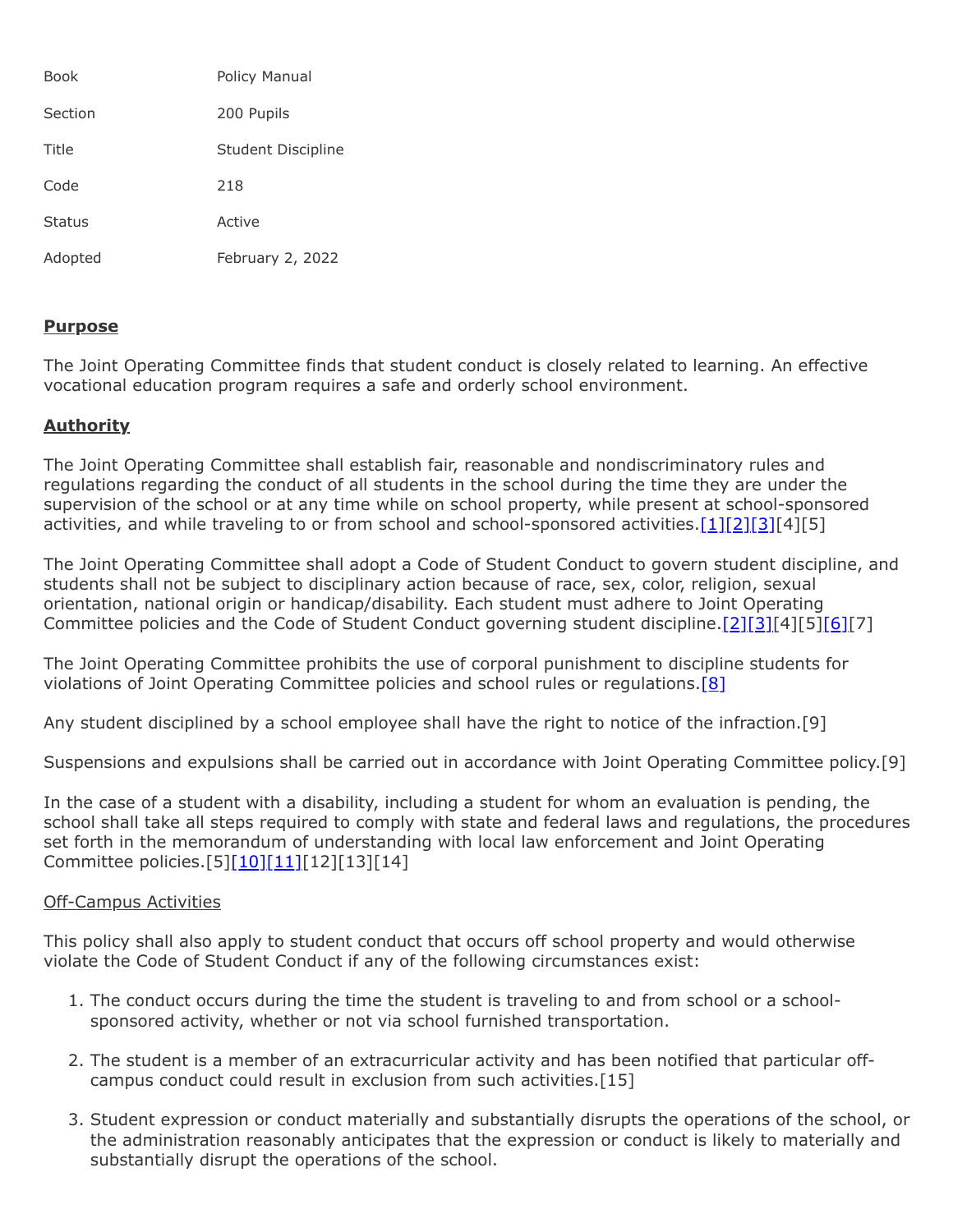- 4. The conduct has a direct nexus to attendance at school or a school-sponsored activity, for example, a transaction conducted outside of school pursuant to an agreement made in school, that would violate the Code of Student Conduct if conducted in school.
- 5. The conduct involves the theft or vandalism of school property.
- 6. There is otherwise a nexus between the proximity or timing of the conduct in relation to the student's attendance at school or school-sponsored activities.

### **Delegation of Responsibility**

The Administrative Director or designee shall ensure that reasonable and necessary rules and regulations are developed to implement Joint Operating Committee policy governing student conduct.

The Administrative Director or designee shall publish and distribute to all staff, students and parents/guardians the rules and regulations for student behavior contained in the Code of Student Conduct, the sanctions that may be imposed for violations of those rules, and a listing of students' rights and responsibilities. A copy of the Code of Student Conduct shall be available in each school library and school office[.\[2\]\[](http://pacodeandbulletin.gov/Display/pacode?file=/secure/pacode/data/022/chapter12/s12.3.html&d=reduce)7]

The building administrator shall have the authority to assign discipline to students, subject to Joint Operating Committee policies and school rules and regulations and to the student's due process right to notice, hearing, and appeal. $[16][17]$  $[16][17]$ 

Teaching staff and other school employees responsible for students shall have the authority to take reasonable actions necessary to control the conduct of students in all situations and in all places where students are within the jurisdiction of the Joint Operating Committee, and when such conduct interferes with the educational program of the school or threatens the health and safety of others.<sup>[\[16\]](http://www.legis.state.pa.us/cfdocs/legis/LI/uconsCheck.cfm?txtType=HTM&yr=1949&sessInd=0&smthLwInd=0&act=14&chpt=13&sctn=17&subsctn=0)</sup>

Reasonable force may be used by teachers and school authorities under any of the following circumstances: to quell a disturbance, obtain possession of weapons or other dangerous objects, for the purpose of self-defense, and for the protection of persons or property.[\[8\]](http://pacodeandbulletin.gov/Display/pacode?file=/secure/pacode/data/022/chapter12/s12.5.html&d=reduce)

# **Guidelines**

### Referral to Law Enforcement and Reporting Requirements

For reporting purposes, the term **incident** shall mean an instance involving an act of violence; the possession of a weapon; the possession, use, or sale of a controlled substance or drug paraphernalia as defined in the Pennsylvania Controlled Substance, Drug, Device and Cosmetic Act; the possession, use, or sale of alcohol or tobacco; or conduct that constitutes an offense listed under the Safe Schools Act. [\[18\]](http://www.legis.state.pa.us/cfdocs/legis/LI/uconsCheck.cfm?txtType=HTM&yr=1949&sessInd=0&smthLwInd=0&act=14&chpt=13A&sctn=3&subsctn=0)[\[19\]](http://pacodeandbulletin.gov/Display/pacode?file=/secure/pacode/data/022/chapter10/s10.2.html&d=reduce)[\[20\]](http://www.legis.state.pa.us/cfdocs/Legis/LI/uconsCheck.cfm?txtType=HTM&yr=1972&sessInd=0&smthLwInd=0&act=0064.)

The Administrative Director or designee shall immediately report required incidents and may report discretionary incidents committed by students on school property, at any school-sponsored activity or on a conveyance providing transportation to or from school or a school-sponsored activity to the local police department that has jurisdiction over the school's property, in accordance with state law and regulations, the procedures set forth in the memorandum of understanding with local law enforcement and Joint Operating Committee policies.[14[\]\[18\]](http://www.legis.state.pa.us/cfdocs/legis/LI/uconsCheck.cfm?txtType=HTM&yr=1949&sessInd=0&smthLwInd=0&act=14&chpt=13A&sctn=3&subsctn=0)[\[19\]](http://pacodeandbulletin.gov/Display/pacode?file=/secure/pacode/data/022/chapter10/s10.2.html&d=reduce)[\[21\]](http://www.legis.state.pa.us/cfdocs/legis/LI/uconsCheck.cfm?txtType=HTM&yr=1949&sessInd=0&smthLwInd=0&act=14&chpt=13A&sctn=2&subsctn=1)[\[22\]](http://pacodeandbulletin.gov/Display/pacode?file=/secure/pacode/data/022/chapter10/s10.21.html&d=reduce)[\[23\]](http://pacodeandbulletin.gov/Display/pacode?file=/secure/pacode/data/022/chapter10/s10.22.html&d=reduce)

The Administrative Director or designee shall notify the parent/guardian of any student directly involved in an incident as a victim or suspect immediately, as soon as practicable. The Administrative Director or designee shall inform the parent/guardian whether or not the local police department that has jurisdiction over the school property has been or may be notified of the incident. The Administrative Director or designee shall document attempts made to reach the parent/guardian. [14[\]\[19\]](http://pacodeandbulletin.gov/Display/pacode?file=/secure/pacode/data/022/chapter10/s10.2.html&d=reduce)[\[24\]](http://pacodeandbulletin.gov/Display/pacode?file=/secure/pacode/data/022/chapter10/s10.25.html&d=reduce)